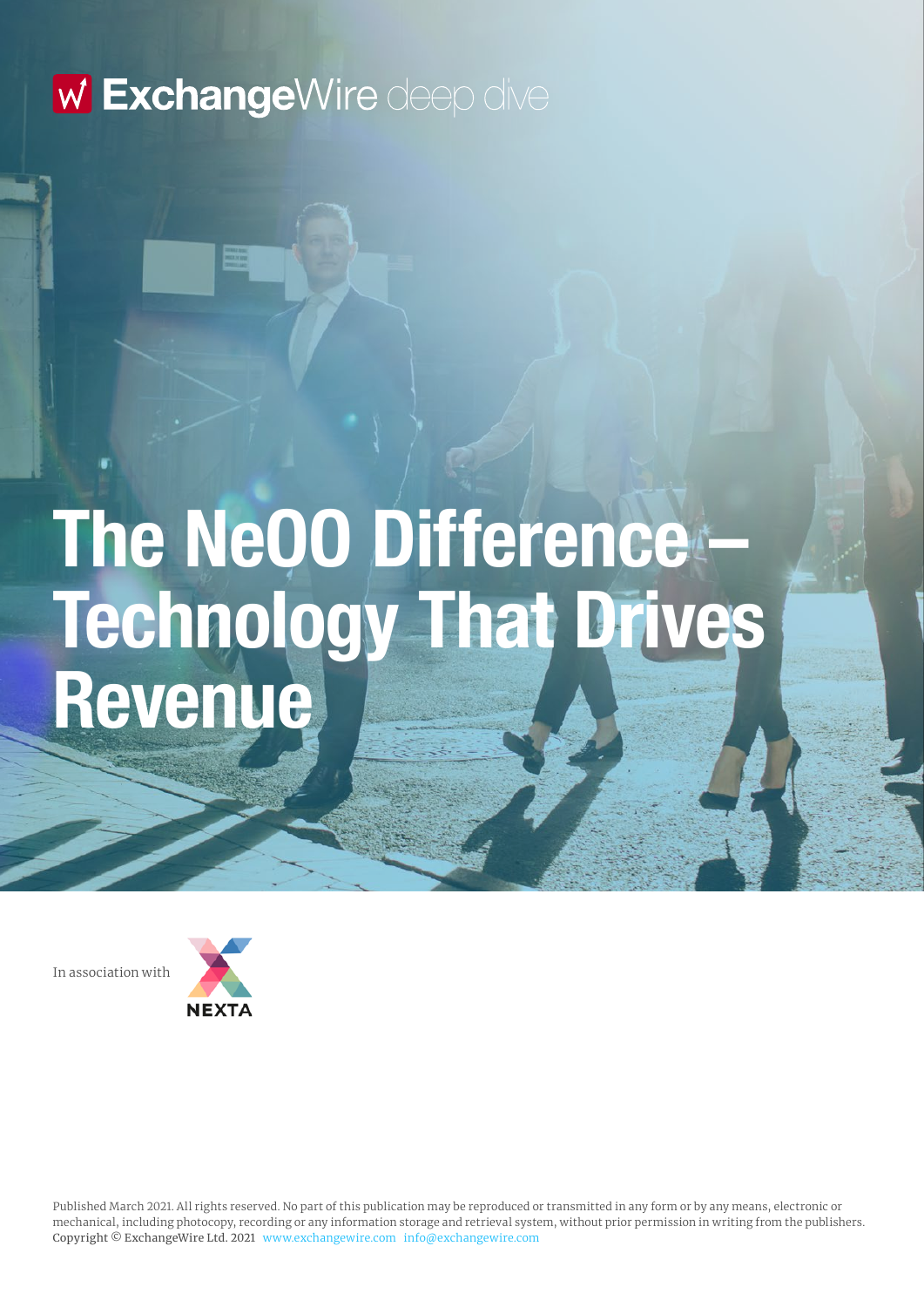### **CONTENTS**

| 2. What are the main challenges to optimising across multiple channels, and how can publishers overcome these? 10 |
|-------------------------------------------------------------------------------------------------------------------|
|                                                                                                                   |
|                                                                                                                   |
|                                                                                                                   |
|                                                                                                                   |

Page 2 of 14

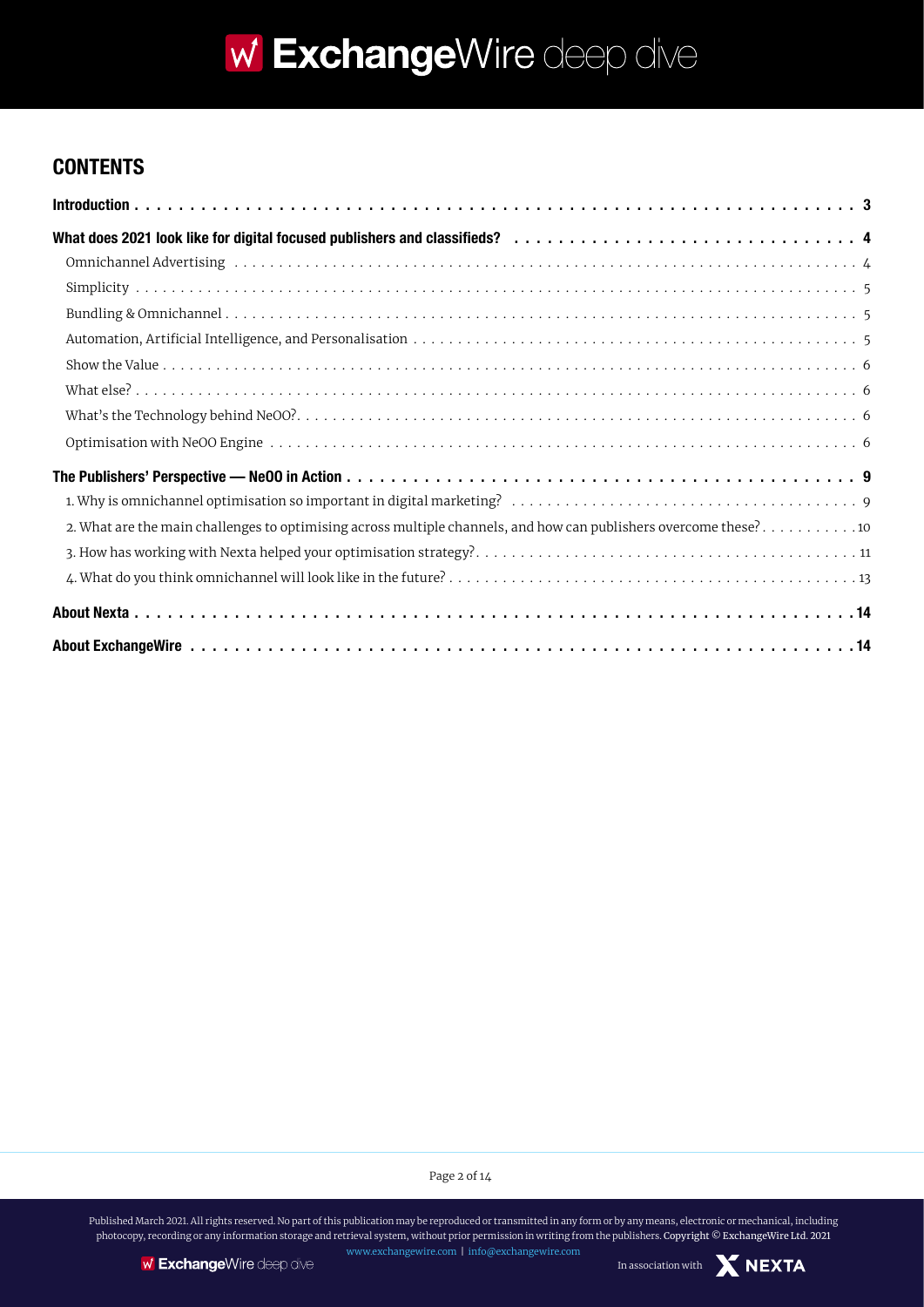### **INTRODUCTION**

In 2020 Nexta.io, the sales activation platform for publishers and classifieds, launched the *Nexta Omnichannel Optimisation engine (or NeOO)*.

NeOO is an AI-driven engine that was specifically developed to help advertisers make full use of the spectrum of digital marketing solutions in an easy, automated, and optimised way. Nexta's AI-driven solution distributes advertisers' budgets across digital marketing channels (such as Google, Facebook, and display) to unlock their campaigns' full potential and increase their ROIs, and help publishers with their SMB clients' multi-platform buys. In this Deep Dive Special, we will explore the prospects of buying digital advertising for SMB clients in 2021, the technology behind omnichannel, and hear from publishers who have become their own agencies.



**"We will explore the prospects of buying digital advertising for SMB clients in 2021, the technology behind omnichannel, and hear from publishers who have become their own agencies."**

Page 3 of 14

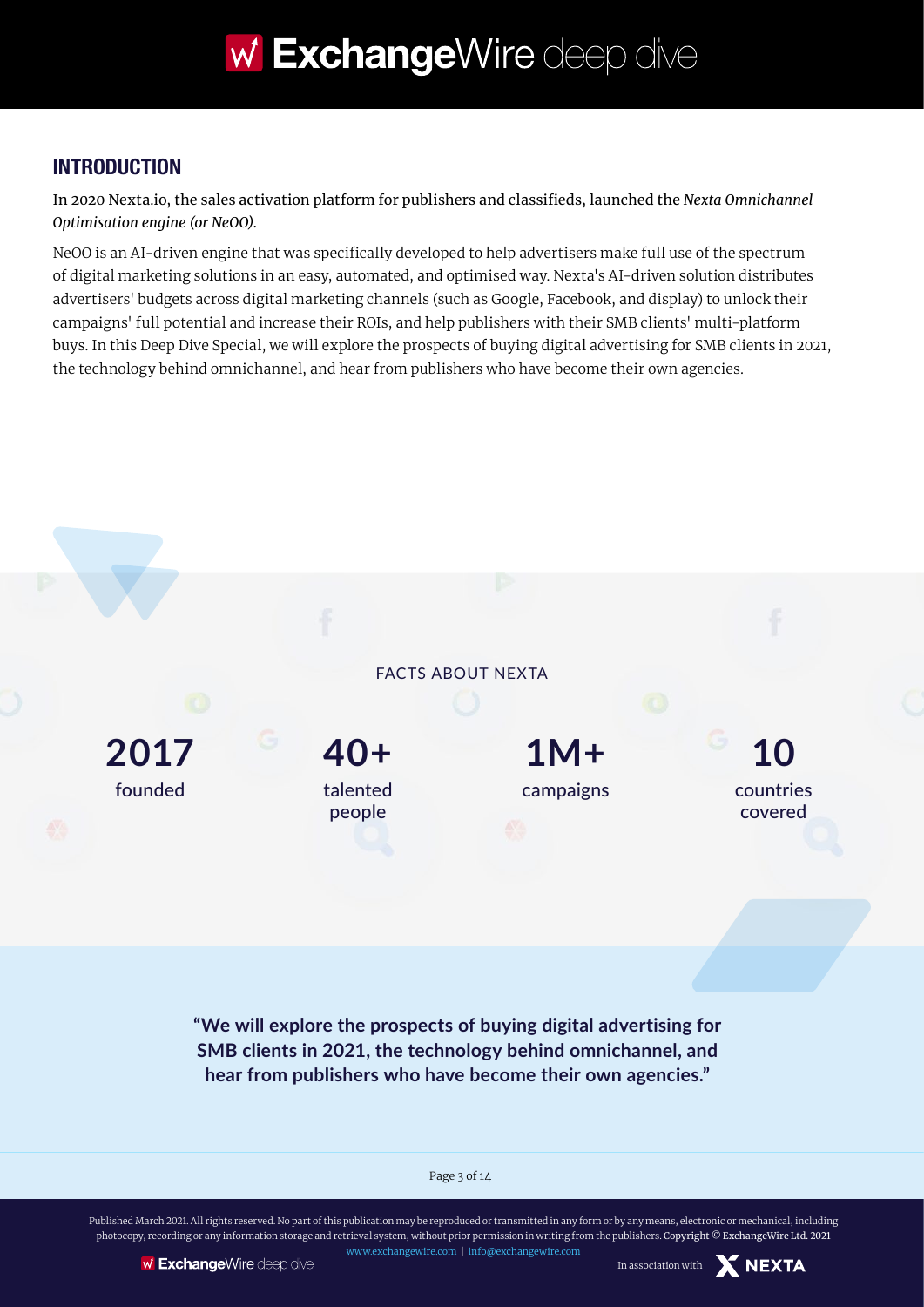### **WHAT DOES 2021 LOOK LIKE FOR DIGITAL FOCUSED PUBLISHERS AND CLASSIFIEDS?**

Publishers are continuously looking to flatline print advertising revenue, while aggressively seeking cost-cutting measures. This has been the case most recently in the US, and has taken the form of mergers such as the New Media Group's 2019 acquisition of Gannett and Lee Enterprises' takeover of BH Media in 2020.

While most large US publishers' print revenue still remains at or close to 50% of their total advertising earnings, digital revenue growth continues to be a focus. As a result, forming partnerships with digital-only tech companies, such as Google and Facebook, has become necessary in order to remain relevant among their core clients — local SMB businesses.

The situation is no different in Europe — print revenue is significantly decreasing, and publishers are looking for new solutions. Lately though, there's been a significant push to achieve better revenue performance among their Owned & Operated inventory, and some have even tried to diversify their revenue streams by adding full circle SMB businesses services, such as accounting technology partnerships and CRM tools.

With print revenue's decline expected to speed up and digital revenue projected to keep growing, we anticipate more mergers and other cost-cutting initiatives in 2021 and beyond.

Additionally, publishers have historically enjoyed healthy margins on their in-house produced content (also referred to as Owned & Operated content). Continuing to expand on the value proposition and monetisation of this content will prove key for publishers, as they are inclined to maintain partnerships with less profitable (albeit, popular) digital advertising channels, such as Facebook, Google and Amazon. Other trends that have emerged amongst publishers include the search for automation advantages through technological advancements, and the proactive pursuit of ways to collect and monetise first-party data from their still very attractive, loyal, and (lately) growing local audience.

#### **Omnichannel Advertising**

This is where omnichannel advertising steps in. A few years ago, omnichannel marketing was a buzzword. Today, it's an essential part of publishers' and classifieds businesses' digital strategies that helps advertisers optimise their content strategy in alignment with the buyer's journey. So, what do advertisers need to know when it comes to omnichannel media buying in 2021? Several vital elements can be identified for digital advertising in the upcoming year.

> **"Other trends that have emerged amongst publishers include the search for automation advantages through technological advancements, and the proactive pursuit of ways to collect and monetise first-party data."**

> > Page 4 of 14

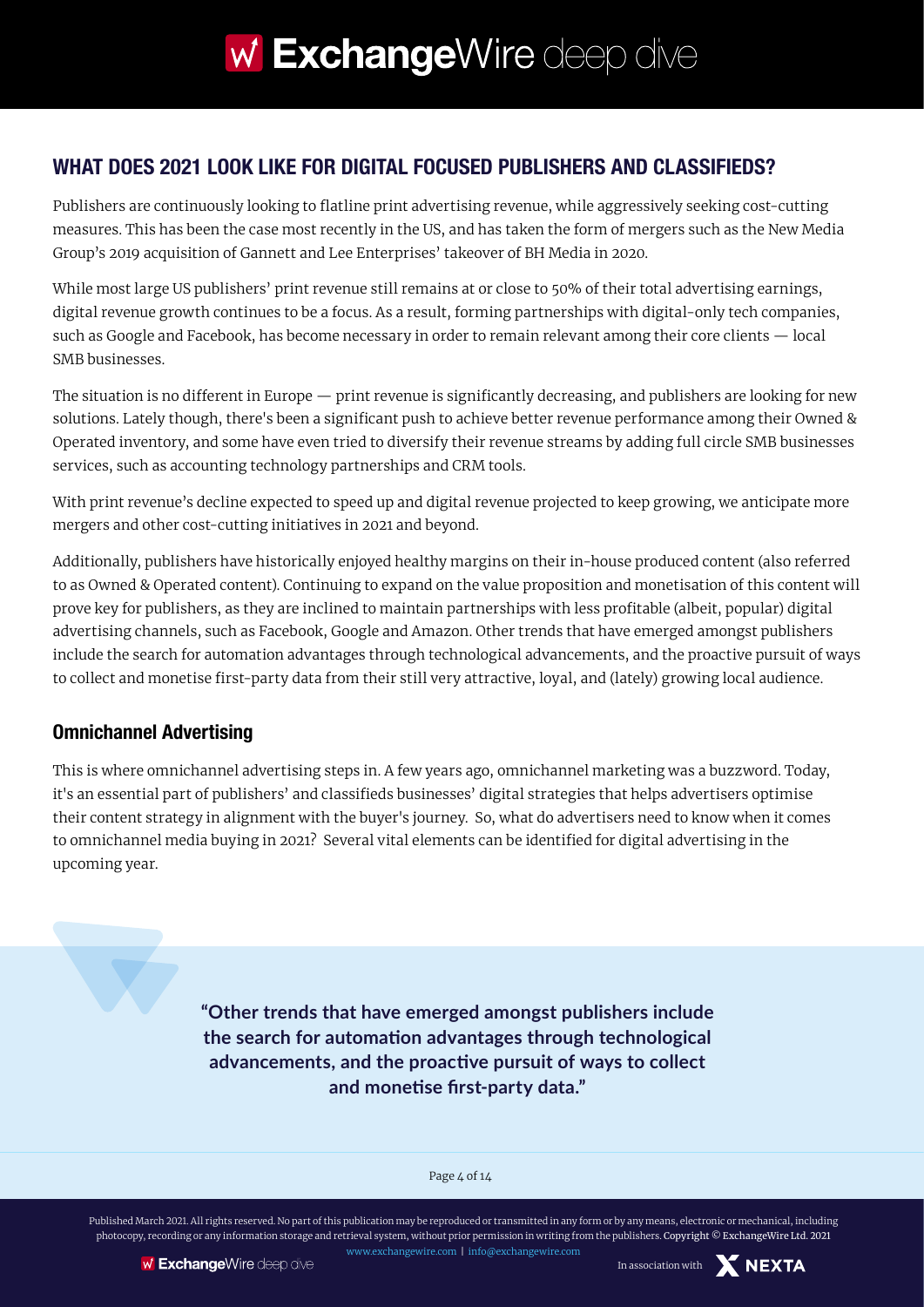### **Simplicity**

Our experiences from 2020 showed us that most salespeople who are used to selling print have difficulty understanding digital advertising's complexity, and who can blame them? After years spent mastering print sales techniques and building client relationships, they can't be expected to suddenly transform into social media and display advertising experts.

It's an entirely new world, especially for a workforce that consists of many who grew up with analog, before the era of Facebook feeds or video chats. And then there's data (oh, all the data!) — CTR, CPM, CPA, CPC, CLTV, and so on. What do all those Cs stand for? How do you factor these into context and business value? Learning all these unfamiliar terms whilst dealing with print advertising's decline and pressure from managers to keep sales high is not an easy task.

In this era of digital transformation, being able to buy advertising inventory in a straightforward way has never been so crucial. The simplicity of their sales process will be the critical factor for publishers who aren't yet equipped with an up-to-speed digital department to rely on.

### **Bundling & Omnichannel**

Another trend amongst print advertisers is bundling offerings and introducing an omnichannel approach for online advertising. This wouldn't be possible without the right technology partners, who are constantly working towards making publishers' and classifieds' lives easier.

When an advertiser considers strengthening their online sales force, several questions arise. One very important question is how do SMBs decide between the vast array of digital channels on offer? They all have different USPs and can be used differently; there are endless possibilities and daily updates. How can SMB clients keep up with new Facebook algorithms, Google product launches, and new Snap filters while focusing on sales activities?

The issue can be solved with bundling — by combining different channels into a single package solution, SMB clients will no longer have to allocate their time and energy to learning about individual marketing disciplines. All the SMB clients need to do is figure out their target audiences and then let an algorithm find their target groups across different channels.

Speaking of channels, many SMB clients need to gain a deeper understanding of the relationship between media and Online-to-Offline as the pandemic continues. We see click-and-collect and home delivery everywhere nowadays, and publishers should be able to inform SMBs of how Online and Offline work together, as well as advise them on the business possibilities that arise from their combination.

To sum up, omnichannel marketing empowers SMB clients' journey towards full agency. All publishers and companies want control over their advertising, and now, with the right technology, they can truly have it.

### **Automation, Artificial Intelligence, and Personalisation**

The success of online advertising wouldn't be possible without automation and AI. These technological innovations support advertisers in accomplishing their tasks by making complex advertising solutions much easier and faster to use and by limiting manual effort and technical pain points.

Page 5 of 14

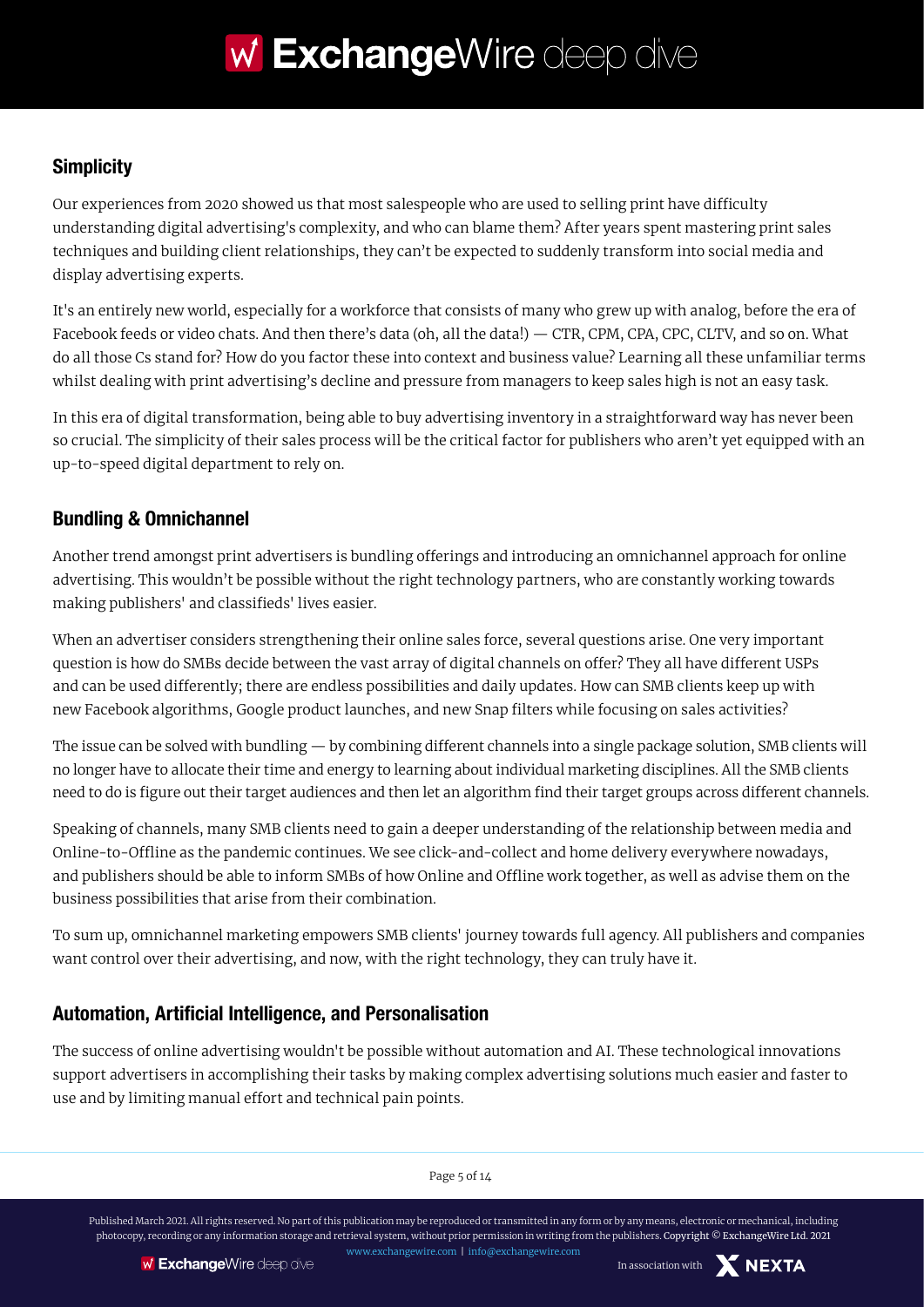When it comes to automation, advertisers should also think about personalisation. Today, users prefer personalised ads to static ads, and personalised advertising is being increasingly accepted as the norm. Personalisation generates the most value out of marketing channels and product strategies, and enables advertisers to make faster and better decisions. Therefore, marketers should explore the AI and automation solutions for enhancing personalisation that are currently on offer.

#### **Show the Value**

"The business of business is business," said Milton Friedman, and it still is! Publishers and their SMB clients are constantly thinking about how to transform their businesses to address the changes forced by the pandemic. What better way to do that than by seeing precisely what value their marketing efforts bring to the table? After all, it's easier to sell additional marketing if one can prove that it adds value to the business.

Every seller wants to be able to provide a better solution for their clients. Buyers have started looking for technology partners who can offer the highest CPM and control selling, and have also been maximising their own inventory. We are seeing a shift in favour towards technology providers who are helping to empower sellers.

### **What else?**

Out of sight, out of mind. Publishers should keep reminding their clients to stay visible and accessible. People are still shopping and planning activities, and consumers must be reminded of what will be on offer to them once the pandemic is over.

One promising technology designed to serve buyers' needs in 2021 is Nexta's Omnichannel Optimisation engine (NeOO). Let's dive deeper to find out what it has to offer.

### **What's the Technology behind NeOO?**

The back-end that powers NeOO consists of two main components: the omnichannel orchestration across supported systems; and the optimisation of each individual campaign running on each different channel.

The optimal performance of online marketing campaigns is vital, but what is equally important — and often overlooked — is delivering on booked budgets: money, clicks, leads, or some conversion. Simultaneously obtaining optimal performance while delivering the booked volume is highly non-trivial in omnichannel settings. For this reason, the delivery dimension built into NeOO's omnichannel orchestration layer is a first-class offering.

Furthermore, NeOO enables campaign spend to be formulated as a constraint, allowing a campaign to be tasked with delivering on a specific budget, either entirely, or not more, or not less. This feature gives the user full flexibility to guarantee presence on all channels, regardless of performance, and within a specific spend range.

According to their respective performances, if a specific campaign cannot deliver its booked budget, the omnichannel layer dynamically re-allocates the budget to the client's other delivery campaigns. This ensures that the whole set of campaigns receive the necessary resources to deliver on the client's omnichannel target while maintaining optimal performance.

Page 6 of 14

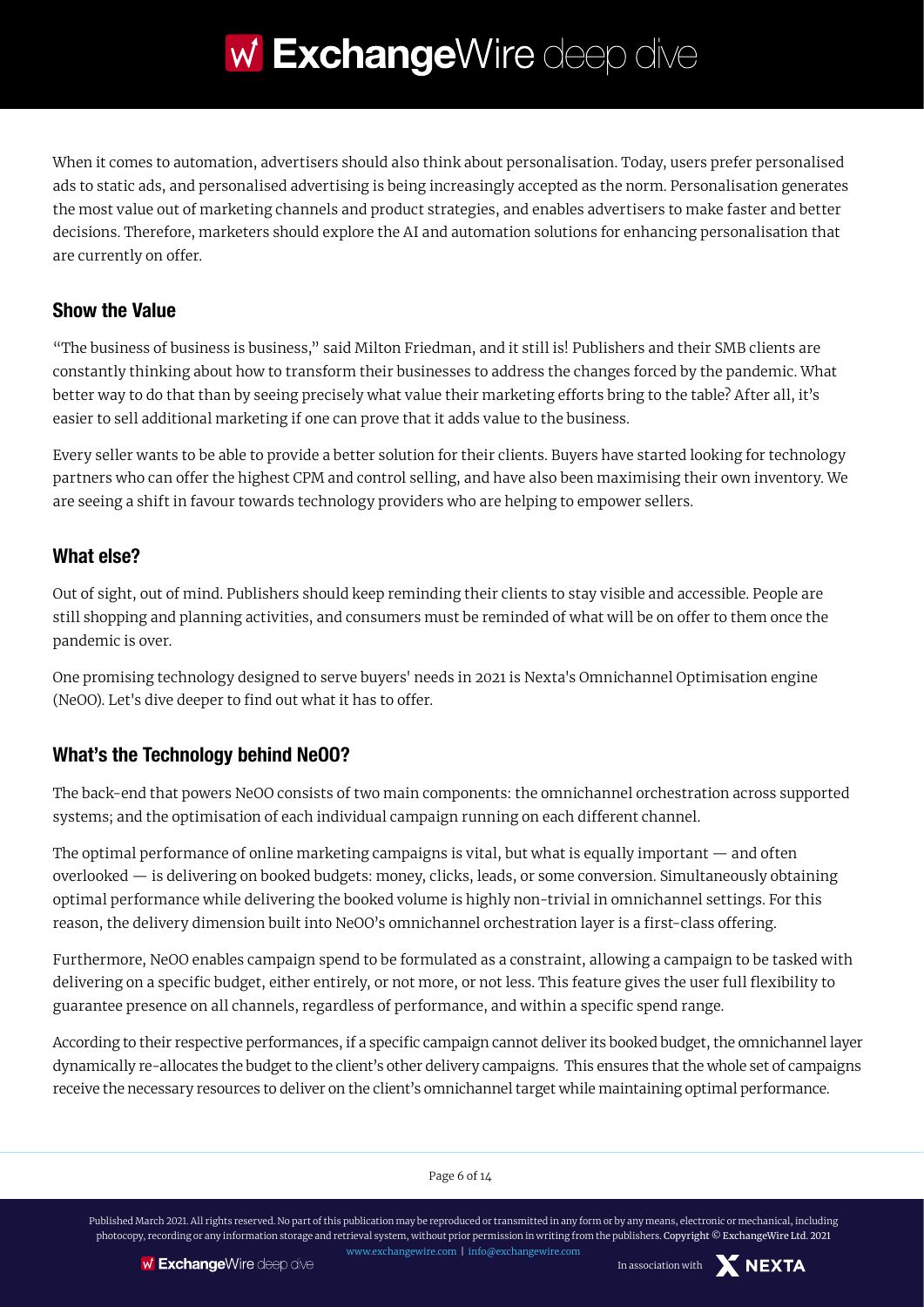



#### **Optimisation with NeOO Engine**

The second component of NeOO is the optimisation of each individual campaign running on each different channel. This consists of many parts, as we have custom-built highly specialised algorithms for each supported system within display, social, and search. These are specifically adjusted to work together with the algorithms present in the thirdparty system and deliver additional value.

For display, Nexta.io built an algorithm that optimises by constructing a domain whitelist, much like a human media planner would do. However, where a human would typically look at raw stats to determine which domains perform well, Nexta's algorithm mixes elements from statistics, machine learning, and AI to decide which ones to include in the whitelist.

"The simplicity and effectiveness of NeOO are remarkable. All the optimisation is taken care of in the background, so no time is lost for the advertiser. And the best part is that this is way better than running campaigns manually in separate systems. Nexta did a test with several Belgian clients, and the results were astonishing. On average, the NeOO campaigns performed four times better than the regular campaigns." Shared Jan Weerts, Digital Transformation Manager at Mediahuis Belgium.

A domain whitelist is beneficial to clients because it means that NeOO can operate on much smaller campaigns (typically run by SMB clients) than a human would feasibly be able to. Nexta's advanced methods can better detect the noisy signals that indicate which domains are working and which are not. The company facilitates this by building all of their models using Bayesian statistics; thus, they get access to all model parameters' uncertainty, enabling them to handle noisy data in the best possible way.

Page 7 of 14

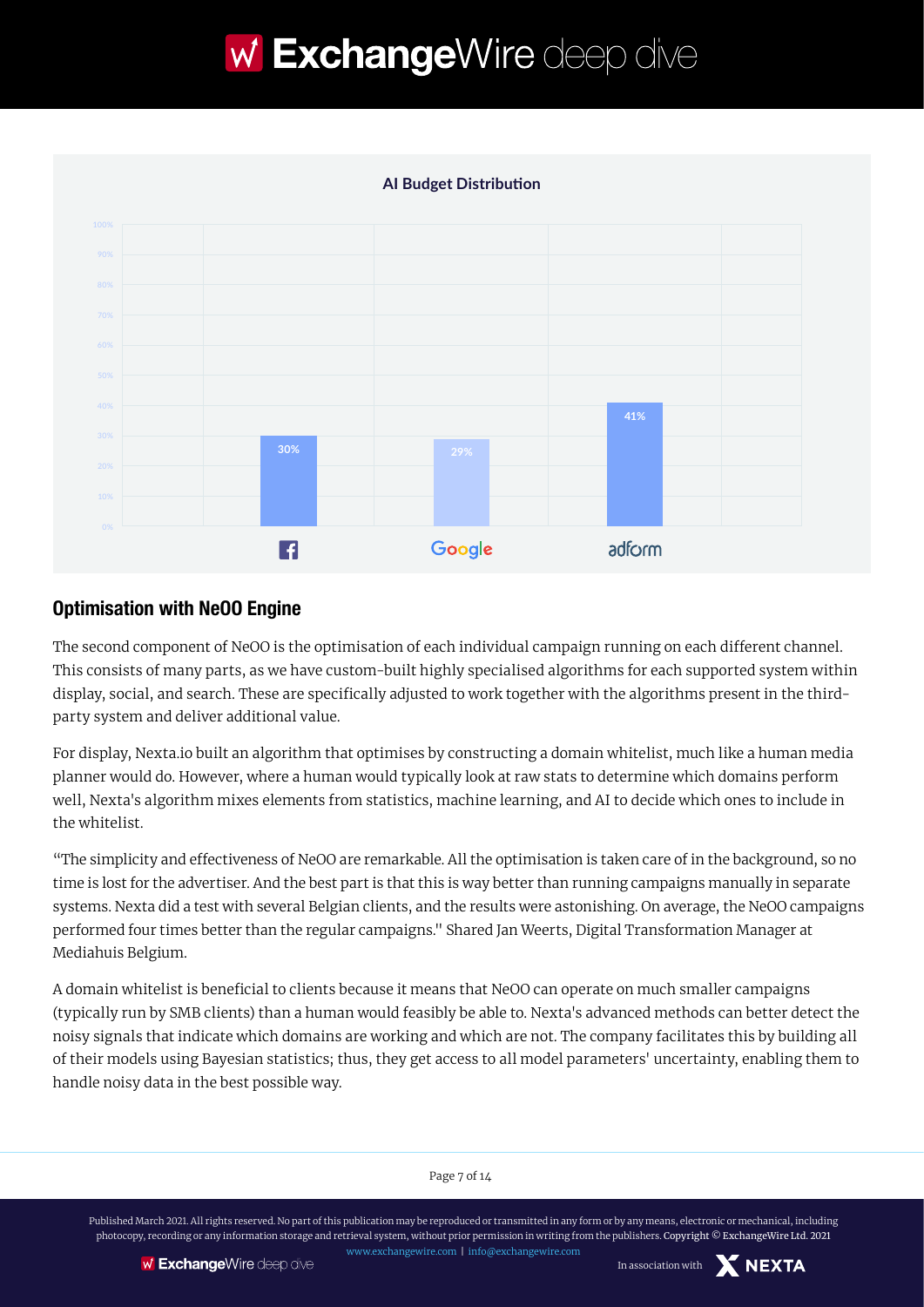

"For us, using the Nexta platform with NeOO is the key component in our strategy for converting print advertising SMBs into digital advertising ones. Thanks to their data-orientated approach and automation, purchasing within publishing has never been so easy. The element that we really love about Nexta's solution is the way it handles search advertising." — Christian Thu, VP commercial at Amedia

All of NeOO's components are updated and re-trained daily through the ingestion and processing of all possible data points generated by live campaigns. Therefore, the AI agent behind NeOO continuously learns and self-improves in a completely autonomous fashion, without any human interference. All of this enables it to make robust and optimal decisions in a noisy and dynamic environment like online marketing, a hallmark of a real AI system.

In addition to that, NeOO leverages the data generated and experience gained from the many thousand campaigns that have been running via Nexta over time in a highly systematic way, another advantage that a human media planner simply cannot provide. Powered by Artificial Intelligence, Nexta's NeOO helps advertisers unlock the full potential of online marketing solutions in an easy, automated and optimised manner, and will change the way advertising works.

> **"Powered by Artificial Intelligence, Nexta's NeOO helps advertisers unlock the full potential of online marketing solutions in an easy, automated and optimised manner."**

> > Page 8 of 14

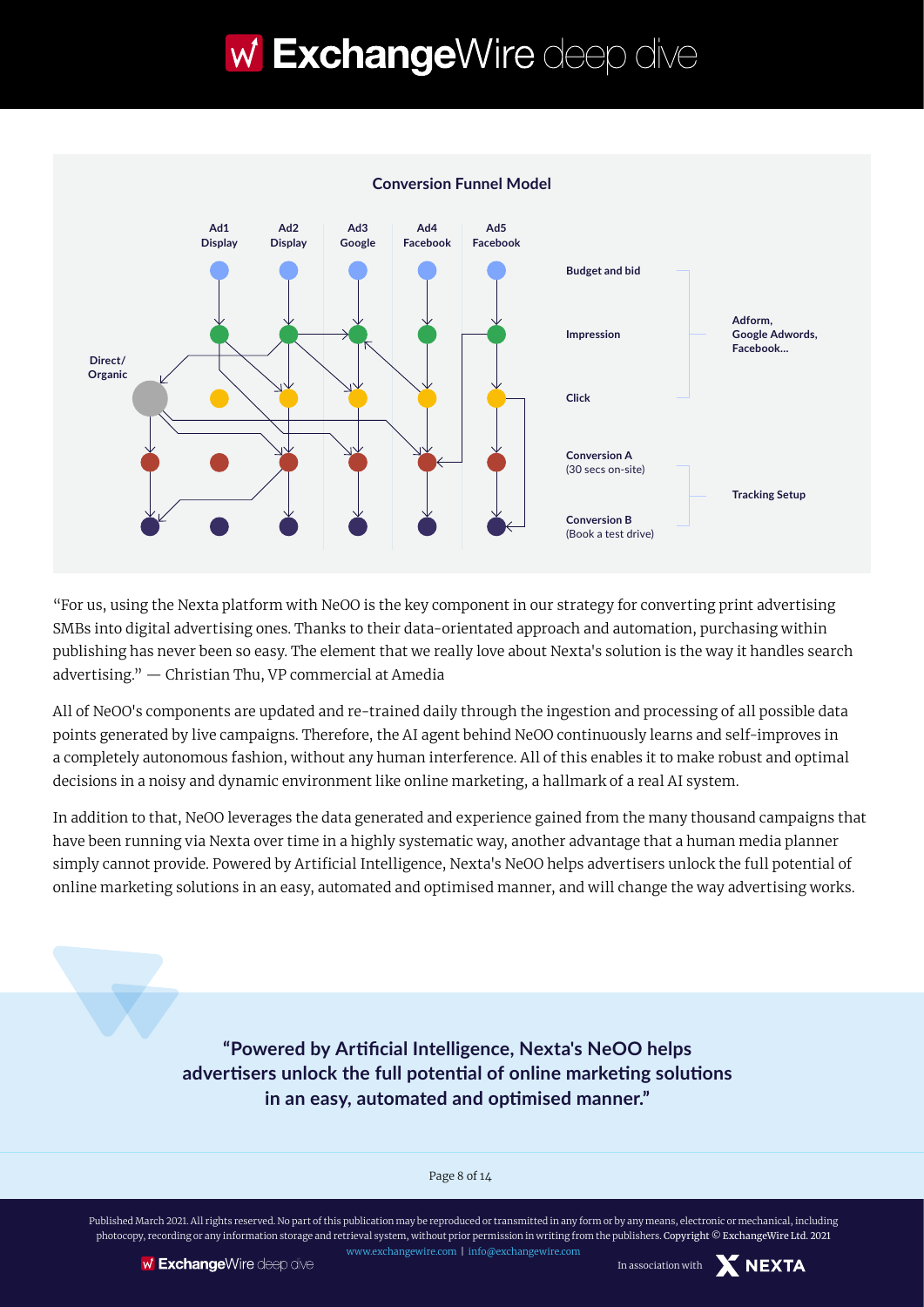

### **THE PUBLISHERS' PERSPECTIVE — NEOO IN ACTION**

Now that we've delved into the technical aspects that make NeOO such an effective omnichannel solution, it's time to find out how it has delivered on its promises. We spoke to Thomas Grondhal, chief of commercial and digital at Jysk Fynske Medier, Alexander Qvitzau Lund, director of ad technologies and ad operations at Upday, and Jan Weerts, digital transformation officer at Mediahuis Belgium, to hear why they believe that omnichannel optimisation is so important, and how NeOO has helped them enhance their omnichannel capabilities.

#### **1. Why is omnichannel optimisation so important in digital marketing?**



**Thomas Grondhal** Chief of commercial and digital at Jysk Fynske Medier

"For me, it's a question of meeting customer demand. The days where we could simply sell our own inventory are long gone. Customers want to be on "all" platforms — from open display and SoMe channels, to Google Products. Evaluating each individual medium and platform on an ROI-based evaluation simply isn't enough anymore — and the time it would take for small and medium advertisers to do so would be overwhelming.

Omnichannel marketing is extremely important for advertisers because it collects and uses data from multiple sites, channels, and platforms to provide a far more detailed overview of their target audiences. It's a much more cost-effective way for advertises to optimise their ad spend — which is in high focus at the moment — not only for agencies, but for small and medium businesses too."

#### Page 9 of 14

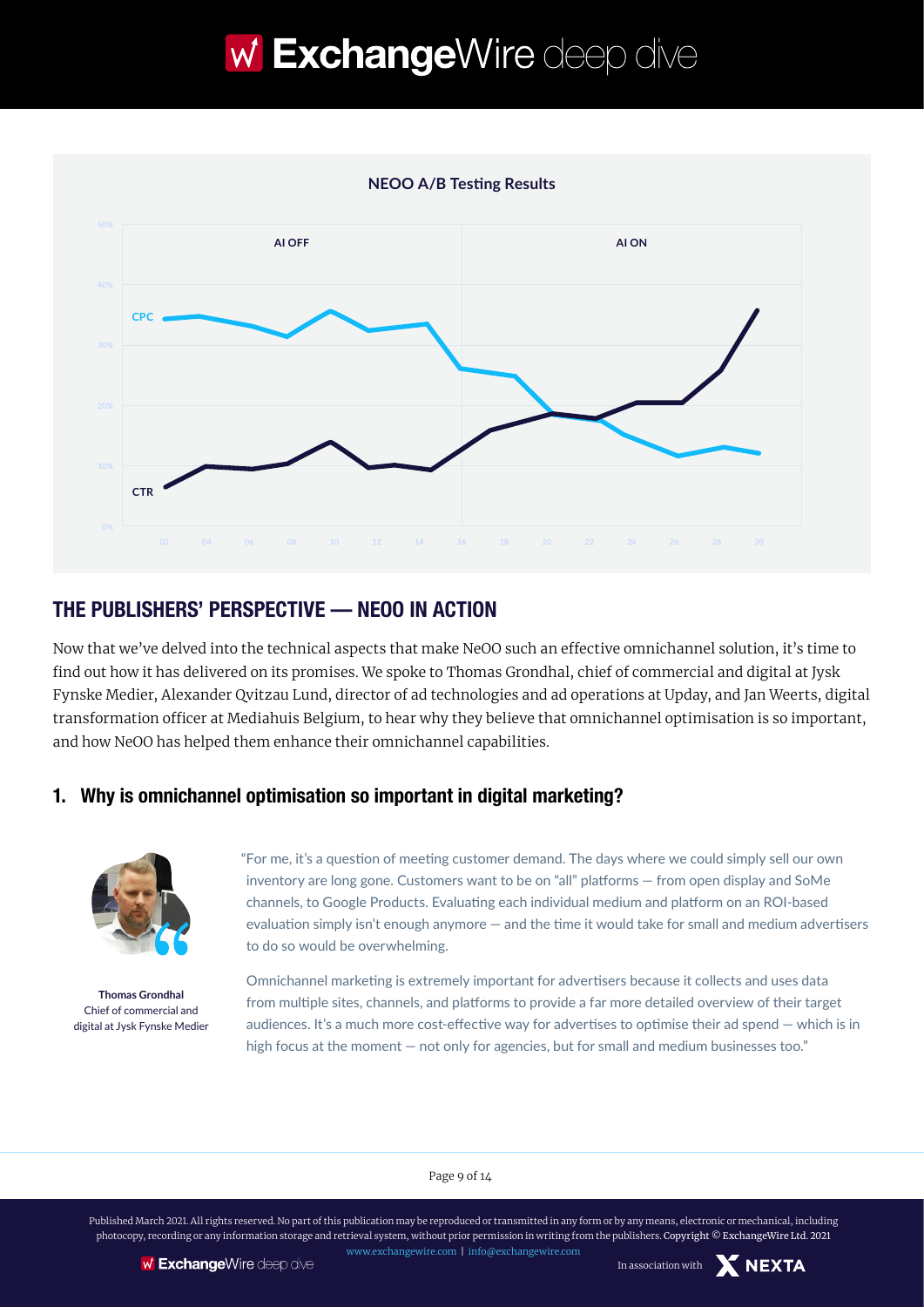

**Alexander Qvitzau Lund** Director of ad technologies and ad operations at Upday



**Jan Weerts** Digital transformation officer at Mediahuis Belgium

"Omnichannel optimisation is vital for advertisers because it enables them to reach consumers everywhere whilst providing information on the most affordable and best-performing inventory. This increases their campaigns' chances of success, and helps marketers make the most of their advertising budgets.

OO is equally valuable for publishers, allowing them to ensure that all of their inventory is monetised via advertisements (even on low-value ad placements). Furthermore, omnichannel creates a sense of connection and alignment between otherwise disparate products and partnerships, and allows publishers to carry optimisation strategies and infrastructure over from one environment to another."

"Customers are no longer satisfied with just an ad in the newspaper or a display ad, and as the number of advertising formats on offer has increased, so too has the curiosity of the advertiser. Whilst publishers were able to offer advertisers an omnichannel solution, these early solutions didn't always include optimisation tools, causing brands to miss out on some opportunities to reach their target audiences.

A consumer's interest may be sparked after seeing an advertiser on Facebook. Seeing the same campaign whilst reading a news site will draw his attention further, making him more likely to search for the advertiser via Google. All 3 parties are equally important in the journey, but because it is only Google who serves the click, it is Google who get all the credit. This biased perception has become more and more relevant in our market, so it is essential that the industry and consumers alike understand that Google couldn't serve anywhere near as many clicks if the preliminary stages were not so supportive. It's all about the customers' journey."

#### **2. What are the main challenges to optimising across multiple channels, and how can publishers overcome these?**



**Thomas Grondhal** Chief of commercial and digital at Jysk Fynske Medier

"The main challenges in omnichannel are comparing investment across multiple platforms and sites, and maintaining a "red line" in communication towards target groups. Both of these require a lot of time to be spent manually monitoring and optimising campaigns. It's hardly surprising, therefore, that for a long time both have only been options for bigger advertisers, who can afford to hire an agency to do this work.

We can overcome these challenges by exploring how automation and AI can help create easy access for all platforms and sites — just like Nexta is doing."

Page 10 of 14



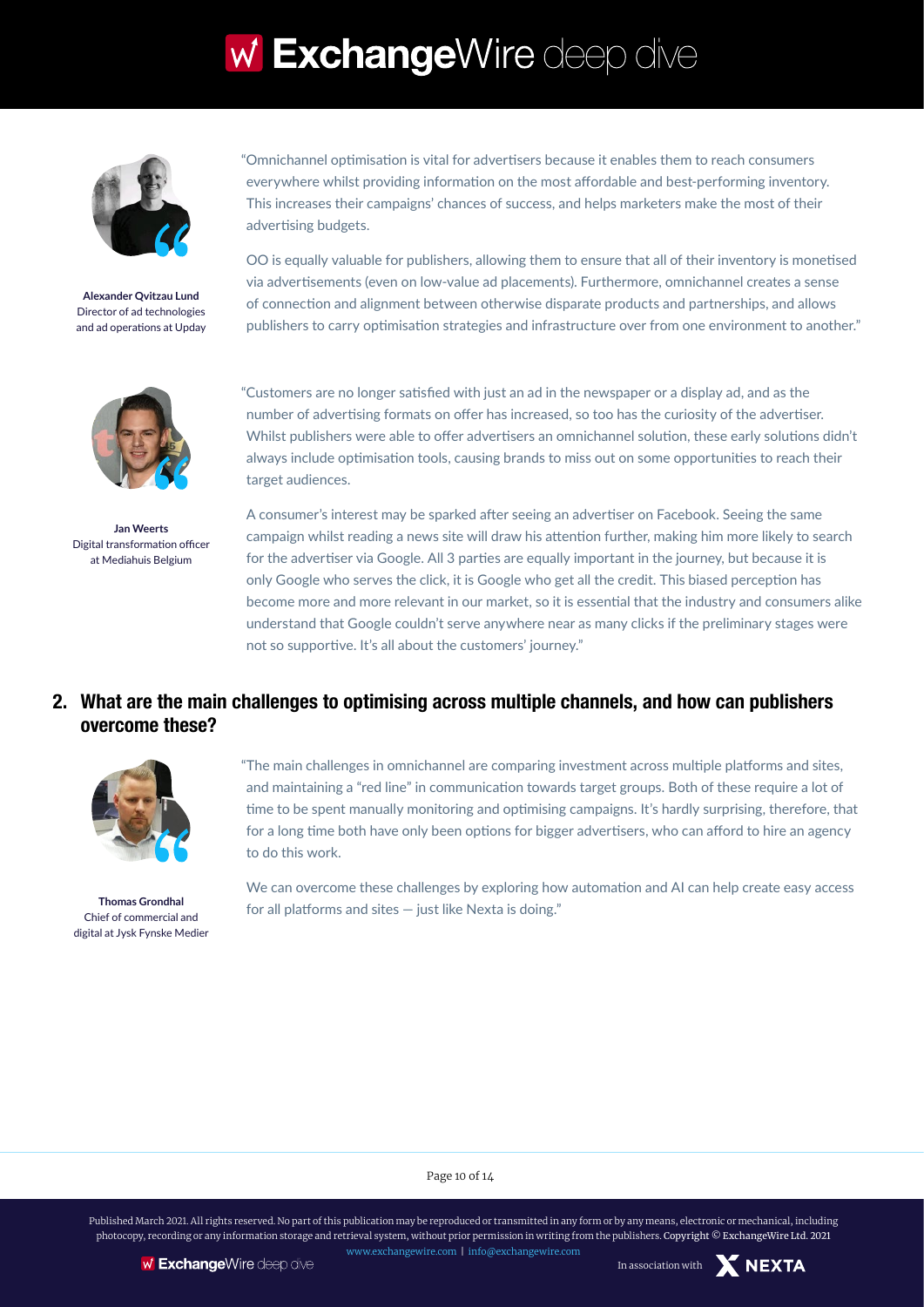

**Alexander Qvitzau Lund** Director of ad technologies and ad operations at Upday



**Jan Weerts** Digital transformation officer at Mediahuis Belgium

"Advertisers have to be wary of the differences in sizes across web, mobile, and tablet when it comes to choosing creative, and understand the performance of different creative types on different channels.

Accurate integration is another key challenge, and requires substantial amounts of time, resources, and expertise. The degree of challenge will depend on the type of integration — as the market moves towards more header bidding and server-sided mediation, publishers get a more diverse product portfolio, and at the same time seek to bring more types of partners into their ad ecosystem.

Conversion registration (e.g. from app to web) is also a hurdle when it comes to optimising omnichannel, and a problem that many MMPs are unable to solve at this point. This is a point of increasing frustrating for advertisers, as it impedes their ability to accumulate and compare performance reports across all categories of inventory."

"The biggest challenge in OO is dealing with the different performances of all channels — it's no secret that search campaigns tend to deliver more clicks than display campaigns, nor that a display campaign will build brand awareness better than a search campaign. I think it's very important for clients to know exactly what they want their campaign to achieve, but they mustn't let themselves become convinced that relying on only one or two channels.

The best way to pre-emptively tackle this misconception is by communicating a single campaign metric to clients that encompasses their campaigns' results. This is because if we provide a granular report of how each channel performed, the client will naturally be drawn to the highest-performing channel, and will only want to invest in that one in future campaigns.

Omnichannel's greatest strength is its combination of all advertising channels, so it is better to provide a comprehensive figure for all channels than to split them up and report on them individually. All channels are very complementary if used correctly in the marketing funnel."

**"The biggest challenge in OO is dealing with the different performances of all channels — it's no secret that search campaigns tend to deliver more clicks than display campaigns, nor that a display campaign will build brand awareness better than a search campaign."**

#### Page 11 of 14

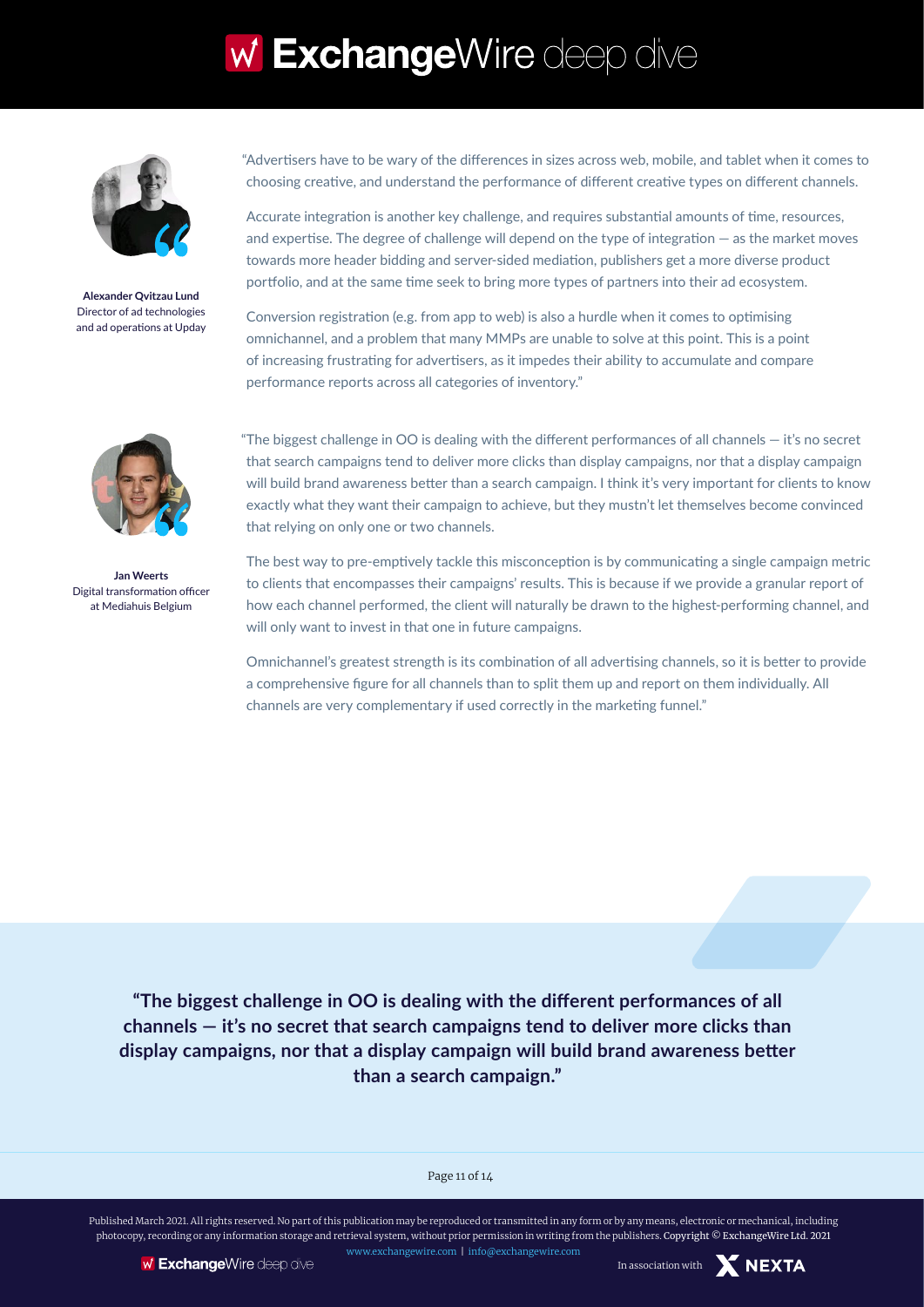#### **3. How has working with Nexta helped your optimisation strategy?**



**Thomas Grondhal** Chief of commercial and digital at Jysk Fynske Medier



By working with Nexta, we have been able to create an option for all advertises to approach true omnichannel optimisation without having to dedicate days and days doing so. In other words, we have made it possible for smaller and medium sized advertises to optimise their advertising budget.

This is an extremely important achievement considering the rapid acceleration of digital transformation, which has seen ad spend that historically went into print media. With this new option, we've helped to open up new opportunities to advertisers who have traditionally relied on just one channel."



Director of ad technologies and ad operations at Upday



**Jan Weerts** Digital transformation officer at Mediahuis Belgium

"Whilst there is more that we're yet to achieve, our partnership with Nexta has already proved fruitful. It has enabled us to automate campaign management optimisation in real-time, and has enhanced our ability to connect to new third-party websites, sales houses, and ad networks.

Working with Nexta has also provided us with an opportunity to deliver more direct campaigns at a dynamic eCPM, which will attract more clients, generate bookings, and upsell both front and back fill inventory. Publishers should always seek out opportunities for higher yield in inventory between high premium and back fill, and this dynamic eCPM makes doing so simpler. " **Alexander Qvitzau Lund**

> "Since working with AdStudio [a white label solution built for Mediahuis using NeOO], we've seen campaign performance increase, and have become more aware of the performance of social and search media. In the past, our clients would tell us that since they already advertised via Facebook and Google, they didn't feel that our offering was necessary for them at that time.

> With this, and other insights, we have become better equipped to inform our clients about the strengths of the combination of social, search, and display advertising on news media. Now we're in a position where we can present testcases showing that news sites performed better and the benchmarks for social and search advertising were a lot higher in omnichannel campaigns than in those executed separately."

> > Page 12 of 14

Published March 2021. All rights reserved. No part of this publication may be reproduced or transmitted in any form or by any means, electronic or mechanical, including photocopy, recording or any information storage and retrieval system, without prior permission in writing from the publishers. Copyright © ExchangeWire Ltd. 2021 [www.exchangewire.com](http://www.exchangewire.com) | inf[o@exchangewire.com](mailto:research@exchangewire.com)

**NEXTA**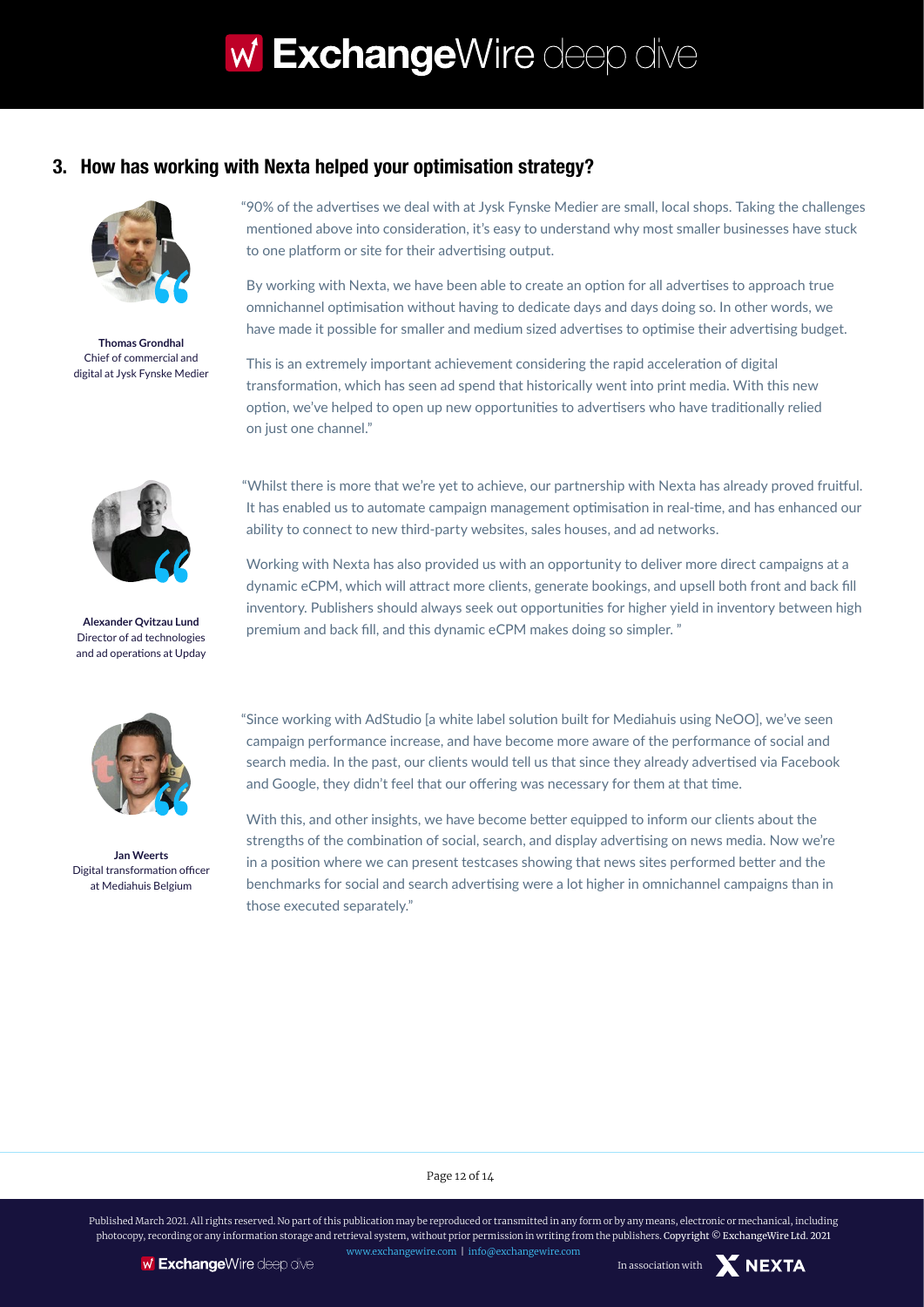#### **4. What do you think omnichannel will look like in the future?**



**Thomas Grondhal** Chief of commercial and digital at Jysk Fynske Medier



**Alexander Qvitzau Lund** Director of ad technologies and ad operations at Upday



**Jan Weerts** Digital transformation officer at Mediahuis Belgium

"Data is still going to play a major part in omnichannel optimisation. But big Data is also under a lot of pressure from infrastructural changes and stricter regulation, such as ITP and GDPR. As cookies edge ever-closer to extermination, it will be interesting to see how cookieless targeting solutions will shape omnichannel optimisation. In the meantime, we're continuing to look for ways to utilise our data more effectively whilst still advertising and optimising campaigns towards specific target groups."

"Facebook and Google have been omnichannel for years now, which has led to them growing to dominate the market. The number of DSPs and SSPs has significantly decreased over time through mergers and acquisitions, leaving few intermediaries to connect demand and supply side. As a result, omnichannel optimisation will become more important than ever, as advertisers will need to be able to understand where their ad dollars will be best spent."

"Having an omnichannel advertising model will become even more important in the future, and being on hand throughout the entire advertising journey will become of key importance to clients. That's also why Mediahuis, together with Pebble, Telenet, Proximus, SBS, and De Buren have launched joint venture to serve clients across all types of media (newspapers, audio, video, television, social, display, magazines, and so on). Our aspiration is for this joint company to become our clients' single point of (advertising) contact, and effective omnichannel optimisation will be crucial to helping us achieve this. "

**"Our aspiration is for this joint company to become our clients' single point of (advertising) contact, and effective omnichannel optimisation will be crucial."**

#### Page 13 of 14